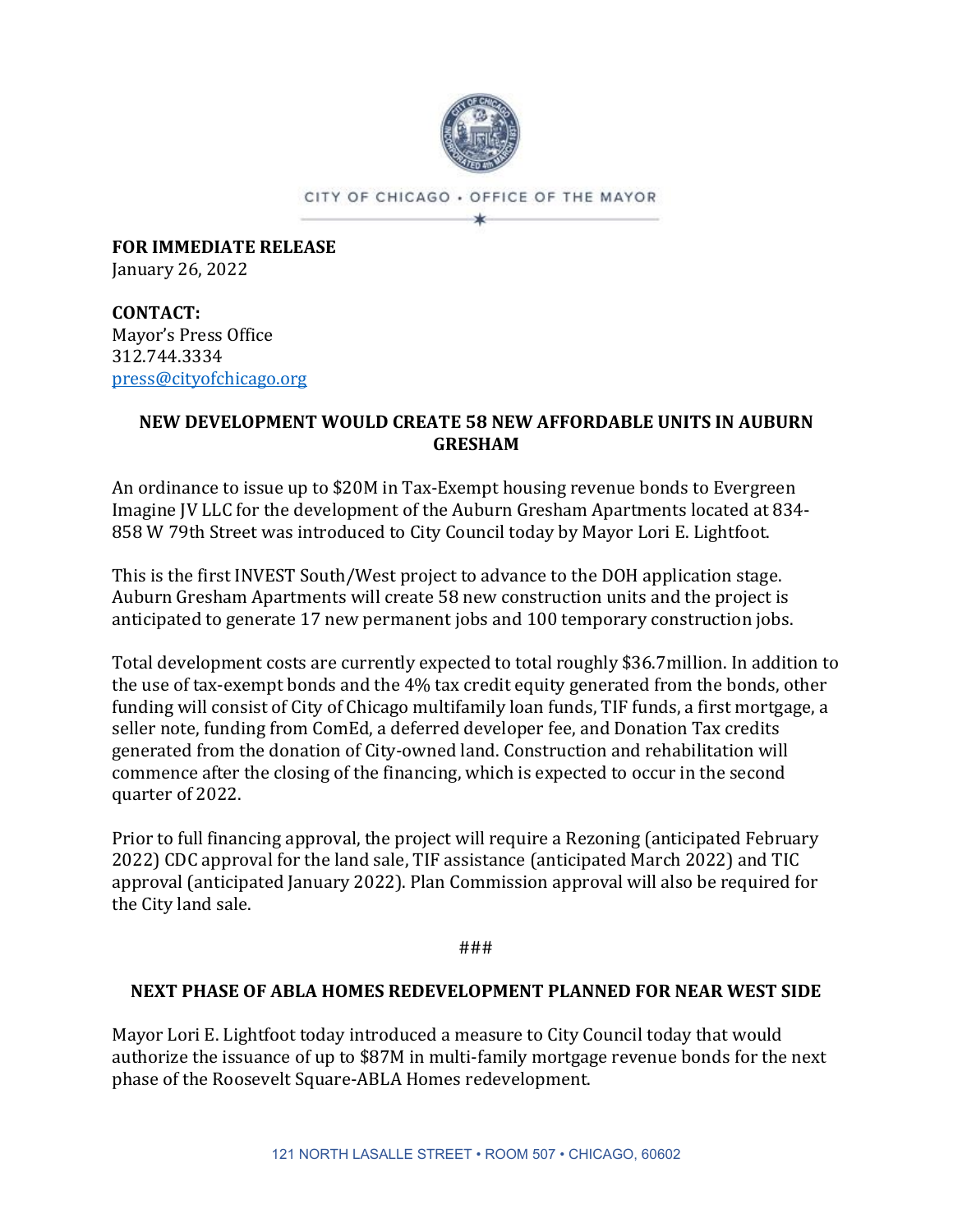

### CITY OF CHICAGO . OFFICE OF THE MAYOR

Today's introduction would also authorize the execution of a TIF Redevelopment Agreement with RS Affordable I LL, authorize the City to transfer Illinois Affordable Housing Tax Credit (Donation Tax Credits) proceeds generated by the sale of these tax credits to the project known as Roosevelt Square 3B, authorize the conveyance of Cityowned parcel(s) located at approximately 1221 to 1259 West Roosevelt Road to the Chicago Housing Authority (CHA), its designee, or the developer for the benefit of the project known as Roosevelt Square 3B, and designate RS Affordable I LLC as a TIF developer.

Related Midwest was chosen as the master developer for the Roosevelt Square-ABLA Homes redevelopment through a Chicago Housing Authority (CHA) Request for Qualification. As part of the CHA's Plan Forward, Roosevelt Square-ABLA Homes was to produce 2,441 units of mixed-income housing, and approximately 75,000 square-feet of retail/commercial space, in six phases on the near west side in the Roosevelt/Racine Tax Increment Financing Redevelopment area. To date, 664 homes have been developed, mixed between rental and for-sale, as well as 30,000 square-feet of retail, a 15,000 square-foot library and over two miles of new streets.

This phase of development will produce three newly constructed buildings that will house 207 mixed-income rental units, the rehabilitation of the housing museum which will contain 15 mixed-income rental units in the northern portion of the building and the renovated museum in the southern portion, tenant and community amenity and green spaces, off-street parking. Today's measure will also authorize the conveyance of cityowned parcel(s) located at approximately 1221 to 1259 West Roosevelt Road to the Chicago Housing Authority, its designee, or the developer, pursuant to Resolution 06-CDC-76 adopted by the Community Development Commission of the City of Chicago on September 12, 2006, and the rehabilitation of 184 CHA and affordable rental units from phase I.

Total development costs are approximately \$153,968,815 and in addition to the use of taxexempt bonds and the 4% tax credit equity generated from the bonds (approximately \$43,069,000), other funding will consist of \$17 million in TIF to be ported from the Western-Ogden TIF Redevelopment area, approximately \$35.5 million in new and assumed Chicago Housing Authority (CHA) funding, a first mortgage of approximately \$45 million, equity from Illinois Affordable Housing Tax Credits (Donation Tax Credits) of approximately \$2.25 million, which will be generated from the value of the land, a deferred developer fee of approximately \$5 million and approximately \$1 million in transferred reserves from the existing Roosevelt Square phase one buildings.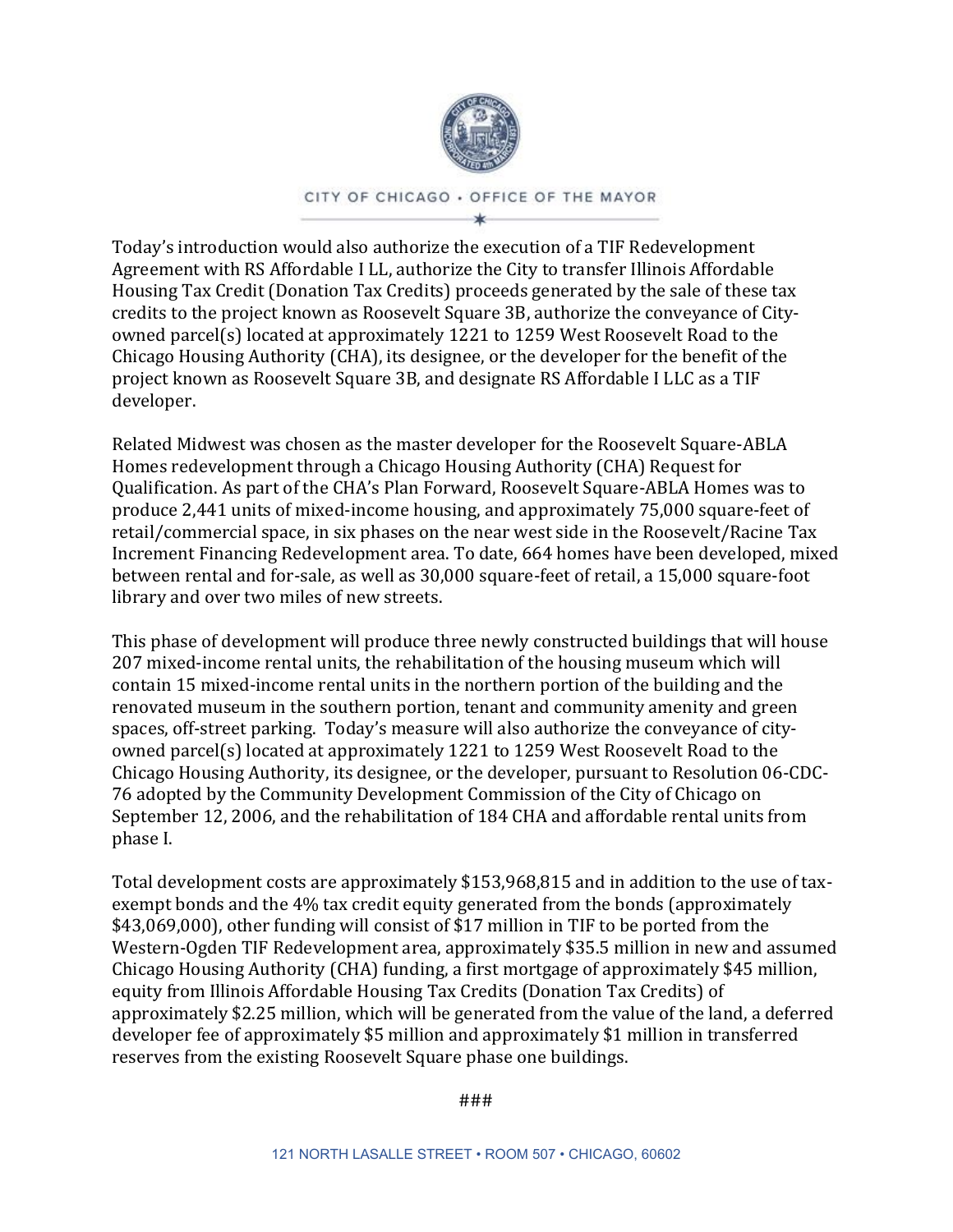

# **ORDINANCE WOULD PRESERVE SRO UNITS IN LINCOLN PARK**

Mayor Lori E. Lightfoot introduced an ordinance today that would issue up to \$5 million in multifamily loan funds and designate Covent Apartments LLC, one of its affiliates, or an entity acceptable to DOH Commissioner, as the developer.

The Covent, located at 2653 N Clark was one of the first projects preserved under the City's 2014 Single Room Occupancy (SRO) Preservation Ordinance, which was enacted to preserve SRO affordable housing within the city.

The project will modernize and preserve 30 affordable units in the Lincoln Park neighborhood, where affordable housing is scarce. All 30 units will be targeted to very lowincome individuals earning less than 50% of the area median income (AMI), with 25 of the 30 units targeted to households earning no more than 30% of AMI. All units will receive rental subsidies from the Chicago Housing Authority (CHA).

Total development costs are roughly \$21 million. In addition to the City of Chicago multifamily loan funds, other funding will consist of up to \$12 million in tax-exempt bonds issued by the City of Chicago, the 4% tax credit equity generated from the bonds, a first mortgage, a loan from the IHDA Trust Fund, a grant from ComEd, and equity generated from historic tax credits. Construction and rehabilitation will commence after the closing of the financing, which is expected to occur in the second quarter.

###

# **NEW DEVELOPMENT PLANNED FOR WEST WOODLAWN COMMUNITY**

The authorization to execute a multi-family loan agreement with 63rd Maryland, LLC and execute a TIF redevelopment agreement with 63rd Maryland, LLC for the construction of Park Station in the West Woodlawn Community was introduced to City Council today by Mayor Lori E. Lightfoot. Additionally, the ordinance would allow for the transfer of Illinois Affordable Housing Tax Credit (Donation Tax Credits) proceeds generated by the sale of these tax credits, sale of the city-owned parcel(s) for \$1 per parcel, and designate 63rd Maryland, LLC as a TIF developer.

The Park Station development will consist of the new construction of a five-story elevator building that will house 58 mixed-income rental units two of which will be one-bedroom live/work "loft-style" units on the first floor, tenant community space, commercial space on the ground floor to activate 63rd Street, and 40 off-street parking spaces. Other building